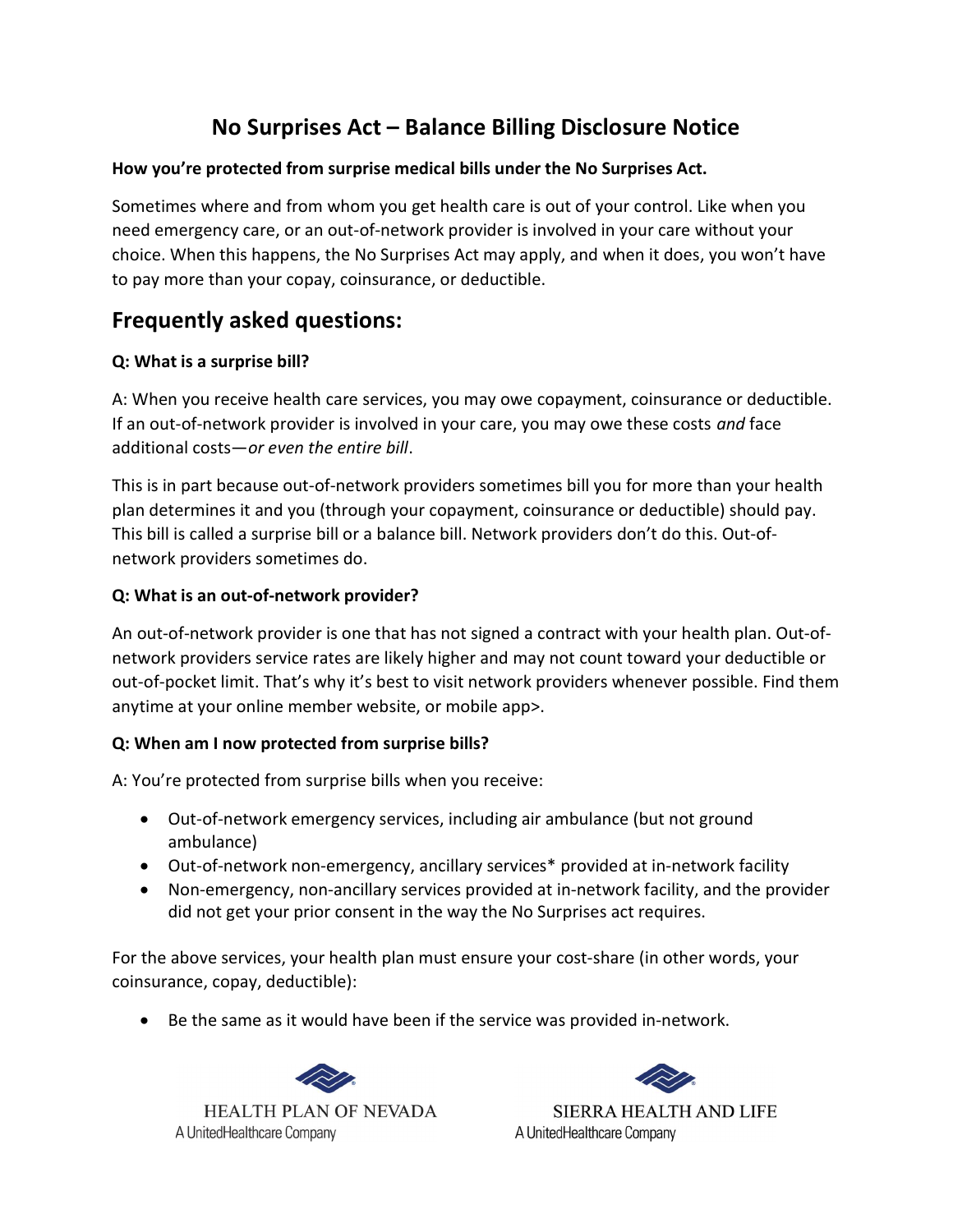- Be based on what your plan would pay an in-network provider.
- Count toward your in-network deductible.
- Count toward your out-of-pocket maximum

\*Ancillary services include services related to emergency medicine, anesthesiology, pathology, radiology and neonatology; certain diagnostic services (including radiology and laboratory services); items and services provided by other specialty practitioners; and items and services provided by an out-of-network provider if there is no in-network provider that can provide that service.

Remember: Out-of-network providers may not ask you to give up your protections against surprise billing, and you are never required to do so.

### Q: If I get a surprise bill in one of these situations, what should I do?

A: In these situations, you are only responsible to pay your copay, coinsurance, or deductible that would have been charged if you had seen a provider in your plan's network. That means, you should not get—and, if you get, you do not need to pay—a balance or a surprise bill from an out-of-network provider.

## Q: What if I choose to see an out-of-network provider or visit an out-of-network facility outside of these situations?

A: Choosing to visit an out-of-network provider or facility under different circumstances means you may face paying the entire bill, because providers are generally not prohibited by law from sending you a surprise bill. That's why it's so important to stay in your network whenever possible.

#### Q: What if I have questions?

A: We're here for you. If you have questions about a provider's network status or you believe you've been wrongly billed, please contact the No Surprises Help Desk at toll-free 1-800-985-3059, TTY 711.

Visit<www.cms.gov/nosurprises>for more information about your rights under federal law.